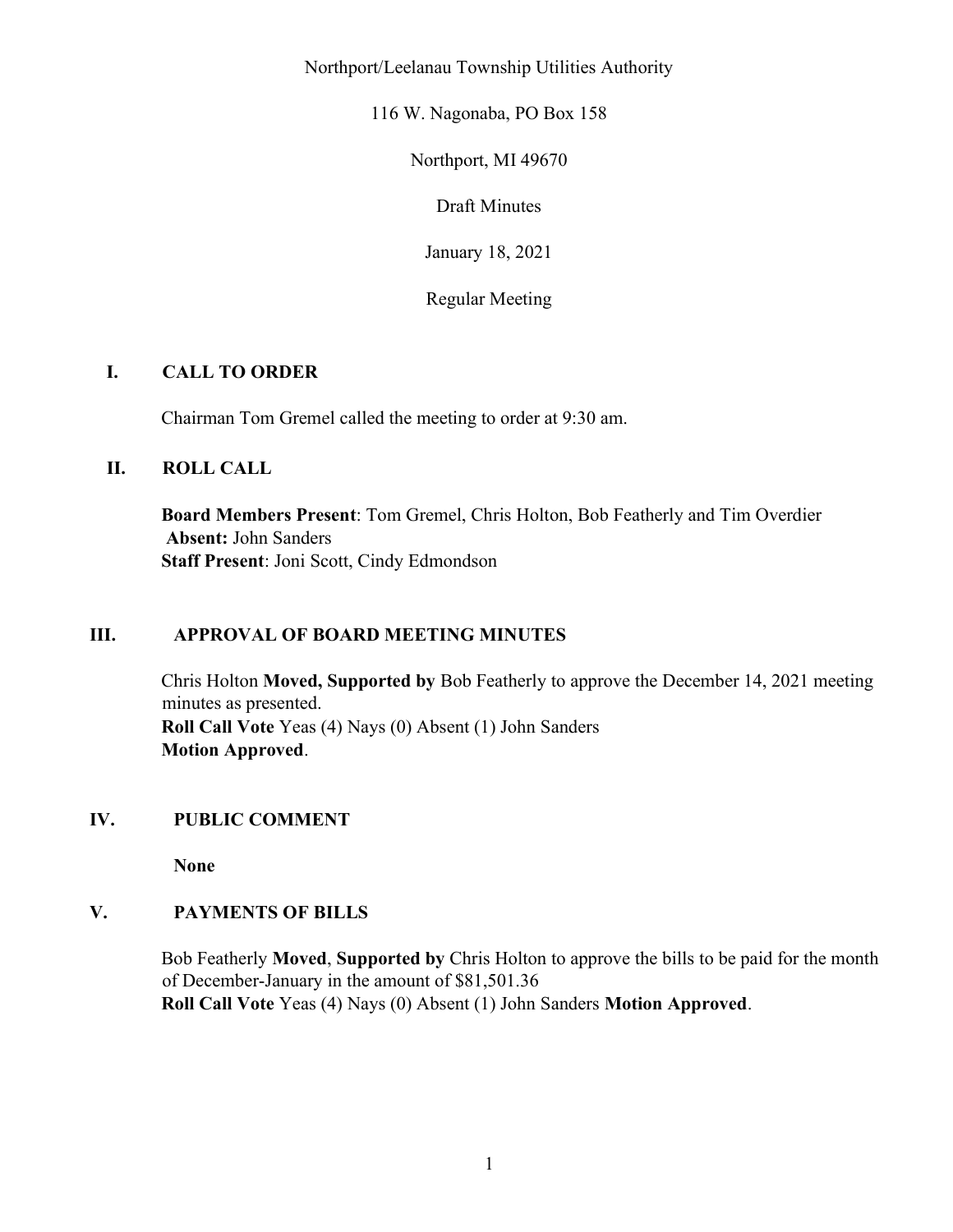# VII. STAFF REPORTS

### A. Treasurer/Clerk and Liaison Report

Clerk Scott provided an expenditure list for the Main Lift Station pump failure detailing the \$76,926.33 in expenses. reviewed the Capital Improvement Projects for 2022 and 2021-22 Financial reports with the Board. Scott noted the staggering increasing Operations and Maintenance expenses and the projected maintenance expenses the Board is facing for 2022. Details of the CIP and AMP projects are outlined in reports from Jacobs and prior Fleis and Vandenbrink SAW grant work and were provided to the Board. Scott reviewed some of the most recent equipment failures and maintenance costs. Scott had a lengthy discussion with the Board, while reviewing the Capital projects and a financial spreadsheet outlining the NLTUA's annual operating expenses, a 6% increase due to inflation, projected capital project costs, and user operation and maintenance fees. The Board will be considering a \$23-25 per REU, per quarter increase in user fees for the upcoming 2022-23 fiscal year.

The Board asked Clerk Scott and Commissioner Featherly to draft a letter to explaining the need to increase the user fees for next months meeting.

### B. Superintendent Report:

Superintendent Chris Holton reported on his 240 hours of time manning the Main Lift Station, and the 146 gallons of Diesel provided during the breakdown. Holton also reported on the grinder pump failure at 1125 North Shore Drive stating that the discharge line on the pump had disintegrated.

### C. Treatment Plant Operator Report:

Treatment Plant Operator Mark Huggard submitted a report for the month of December.

# VIII. COMMITTEE REPORTS

None

# IX. CORRESPONDENCE

Tom Oehmke- Update on Court dates regarding Timber Shores and the 1998 and 2006 Sewer agreements.